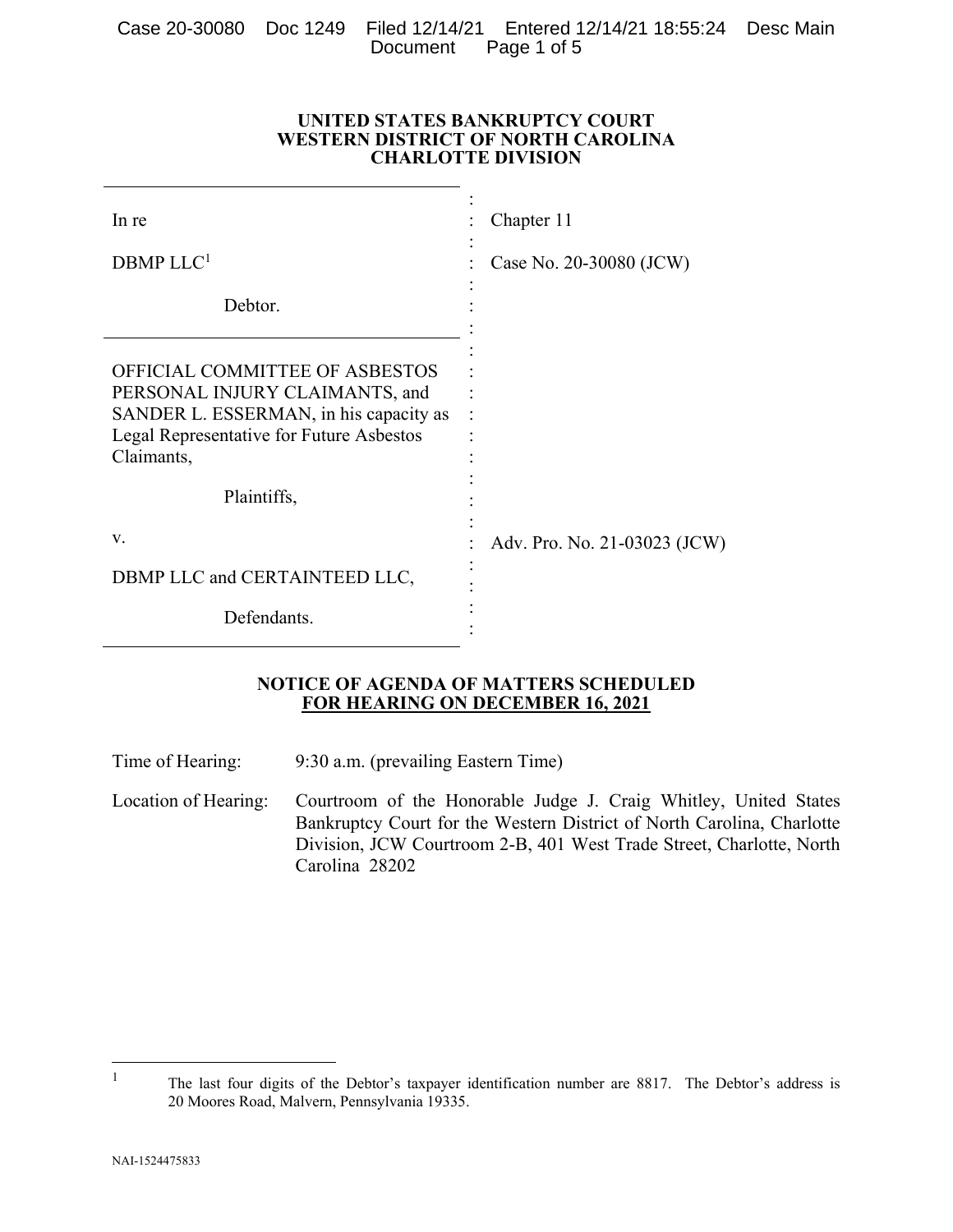### **UNCONTESTED MATTER GOING FORWARD IN BASE CASE**

1. Motion of the Official Committee of Asbestos Personal Injury Claimants to Substitute a Committee Member [Dkt. 1229].

### **Status: This matter is going forward.**

Objection Deadline: December 6, 2021

Related Documents: None.

Objections Received: None.

# **CONTESTED MATTERS POTENTIALLY GOING FORWARD IN BASE CASE**

2. Debtor's Motion for Bankruptcy Rule 2004 Examination of Asbestos Trusts [Dkt. 416].

# **Status: The Court held a hearing on this matter on October 21, 2021 and the matter has been continued for ruling.**

3. Debtor's Motion for Order Pursuant to Bankruptcy Rule 2004 Directing Submission of Personal Injury Questionnaires by Pending Mesothelioma Claimants [Dkt. 417].

### **Status: The Court held a hearing on this matter on October 22, 2021 and the matter has been continued for ruling.**

4. Official Committee of Asbestos Personal Injury Claimants' Conditional Motion Pursuant to Rule 2004 of the Federal Rules of Bankruptcy Procedure for an Order Directing the Submission of Information by Debtor's Defense Counsel [Dkt. 904].

# **Status: The Court held a hearing on this matter on October 21, 2021 and the matter has been continued for ruling.**

5. Motion of the Official Committee of Asbestos Personal Injury Claimants and the Future Claimants' Representative to Compel Discovery Pursuant to the Crime-Fraud Exception and / or Waiver of the Attorney Client Privilege and Work Product Protection [Dkt. 1006].

### **Status: The Court held a hearing on this matter on October 5, 2021 and the matter has been continued for ruling.**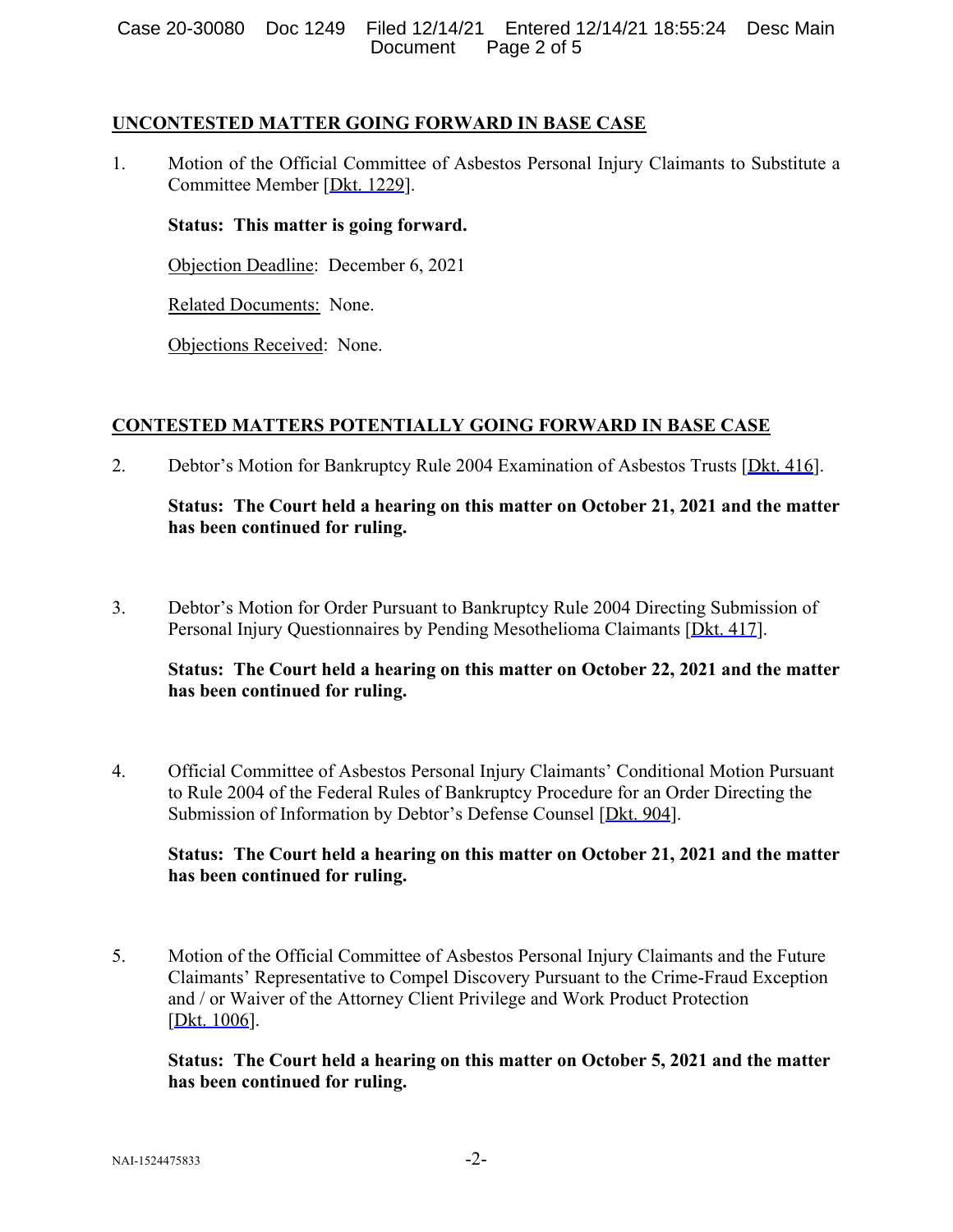6. Motion of the Debtor for an Order Authorizing It to Enter Into Second Amended and Restated Funding Agreement [Dkt. 1051].

# **Status: The Court held a hearing on this matter on October 14, 2021 and the matter has been continued for ruling.**

# **CONTESTED MATTERS GOING FORWARD IN ADVERSARY PROCEEDING**

1. CertainTeed LLC's Motion to Dismiss Complaint and Brief in Support [Adv. Pro. Dkt. 20] (the "New CT Motion to Dismiss").

#### **Status: The matter is going forward.**

Related Documents:

- A. Complaint for Entry of an Order Substantively Consolidating the Estate of DBMP LLC With CertainTeed LLC Or, In the Alternative, For an Order Reallocating the Asbestos Liabilities of the Debtor to CertainTeed LLC [Dkt. 1004; Adv. Pro. Dkt. 1] (the "Complaint").
- B. Plaintiffs' Motion for Entry of an Order Substantively Consolidating the Estate of DBMP LLC With CertainTeed LLC Or, In the Alternative, For an Order Reallocating the Asbestos Liabilities of the Debtor to CertainTeed LLC [Dkt. 1005; Adv. Pro. Dkt. 2] (the "Motion").
- C. Motion of the Debtor to Dismiss the Complaint [Adv. Pro. Dkt. 21] (the "Debtor Motion to Dismiss").
- D. Brief in Support of the Debtor Motion to Dismiss [Adv. Pro. Dkt. 22] (the "Debtor Brief").
- E. Debtor Reply in Support of Debtor Motion to Dismiss [Adv. Pro. Dkt. 26] (the "Debtor Reply")
- F. CertainTeed LLC Reply in Support of New CT Motion to Dismiss [Adv. Pro. Dkt. 27] (the "New CT Reply").

Objections Received:

- G. Plaintiffs' Opposition to Defendants' Motions to Dismiss [Adv. Pro. Dkt. 25] (the "Plaintiffs' Opposition").
- 2. The Debtor Motion to Dismiss.

#### **Status: The matter is going forward.**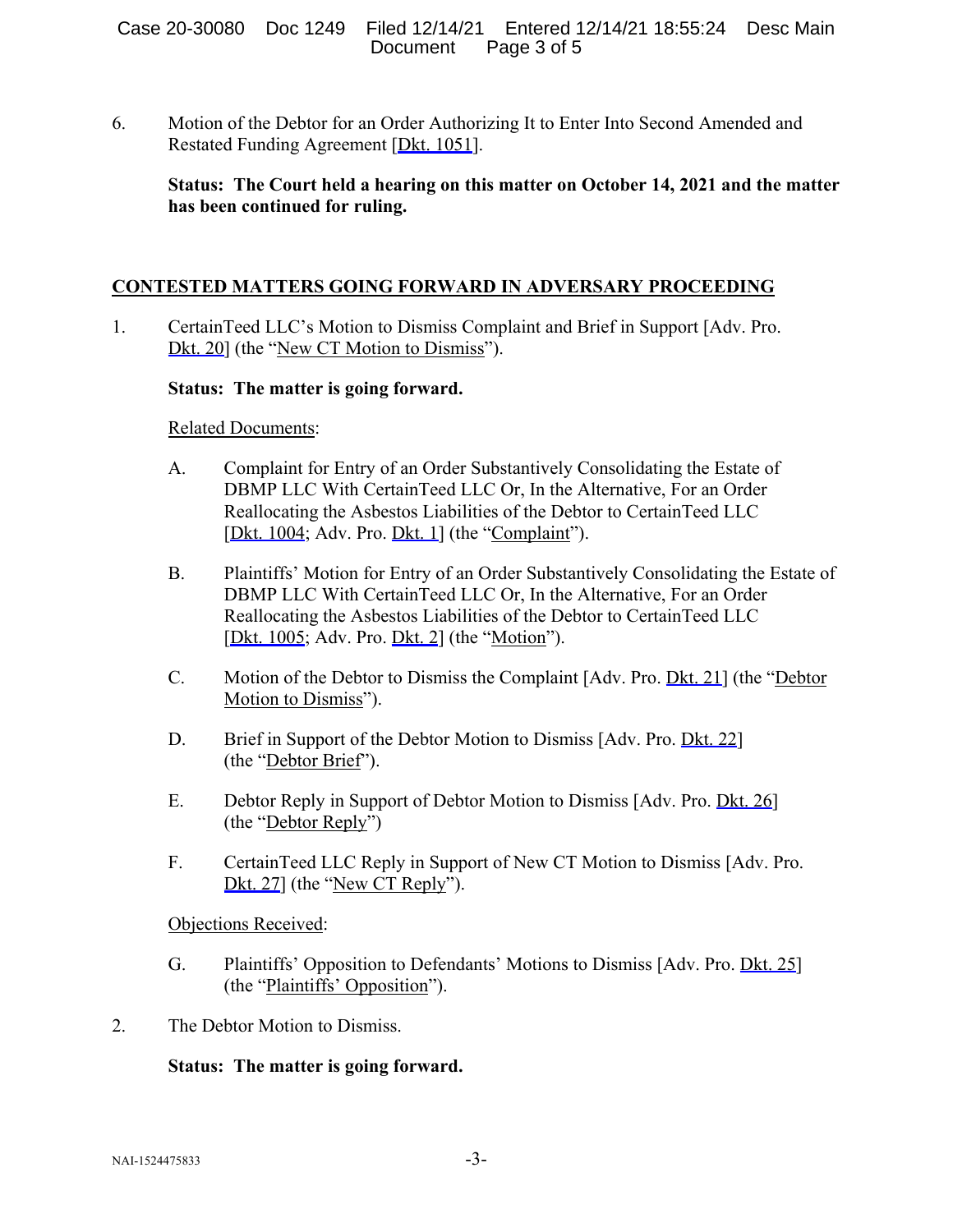# Related Documents:

- A. The Complaint.
- B. The Motion.
- C. New CT Motion to Dismiss.
- D. The Debtor Brief.
- E. The Debtor Reply.
- F. New CT Reply.

# Objections Received:

G. The Plaintiffs' Opposition.